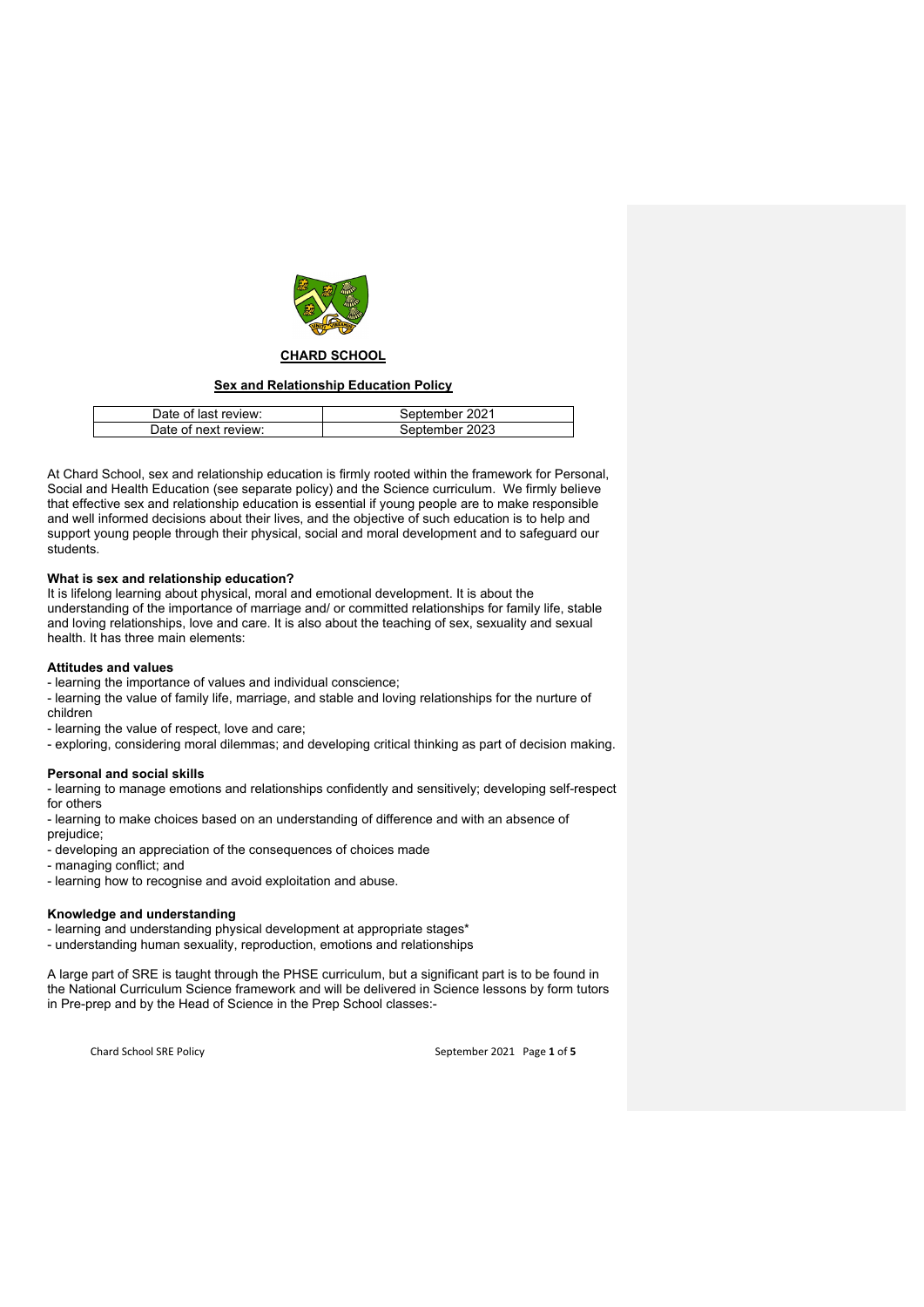### **Key Stage 1**

# **Animals including humans:**

- identify, name, draw and label the basic parts of the human body and say which part of the body is associated with each sense
- notice that animals, including humans, have offspring which grow into adults

### **Key Stage 2**

### **Living things and their habitats:**

- describe the differences in the life cycles of a mammal, an amphibian, an insect and a bird
- describe the life process of reproduction in some plants and animals

### **Animals including humans:**

• describe the changes as humans develop to old age.

### **Evolution and inheritance:**

• recognise that living things produce offspring of the same kind, but normally offspring vary and are not identical to their parents

### **How is SRE provided at Chard School?**

Sex and Relationships education is taught through the Personal, Social and Health scheme of work, as well as the Citizenship framework. Chard School has a separate policy which covers PHSE and citizenship. All year group tutors are responsible for delivering the scheme of work for SRE. The Science subject leader and head teacher will be available to provide support where needed or to consider the use of external agencies if appropriate. SRE is also taught discretely in the Summer term by the Science leader.

All materials used are in accordance with the PHSE framework and UK legal requirements. Parents may have copies of the scheme of work upon request from the School Office. The majority of SRE work is taught through the Rainbow Seal Changes Unit in the Summer term.

### **How do we monitor SRE education?**

The School's Senior Management Team, monitor lessons which cover SRE. In addition the school Council also advise the SMT, the extent to which the lessons have been understood and enjoyed by pupils.

# **Parents and the SRE policy**

Parents are the key people in teaching their children about sex, relationships and growing up. The SRE education programme, as well as the whole PHSE scheme of work, is designed to complement and support their role as parents. Parents can see the scheme of work and policy at any time, by asking for a copy. Parents have the right to withdraw their children from all or part of the sex and relationship education provided at school except for those parts included in the statutory National Curriculum (see curriculum appendix at end of document).

Our SRE policy is reviewed at least every 2 years.

**SRE Overview**

**Year One** – Difference – Lifecycles of animals, names of body parts;

Chard School SRE Policy September 2021 Page **2** of **5**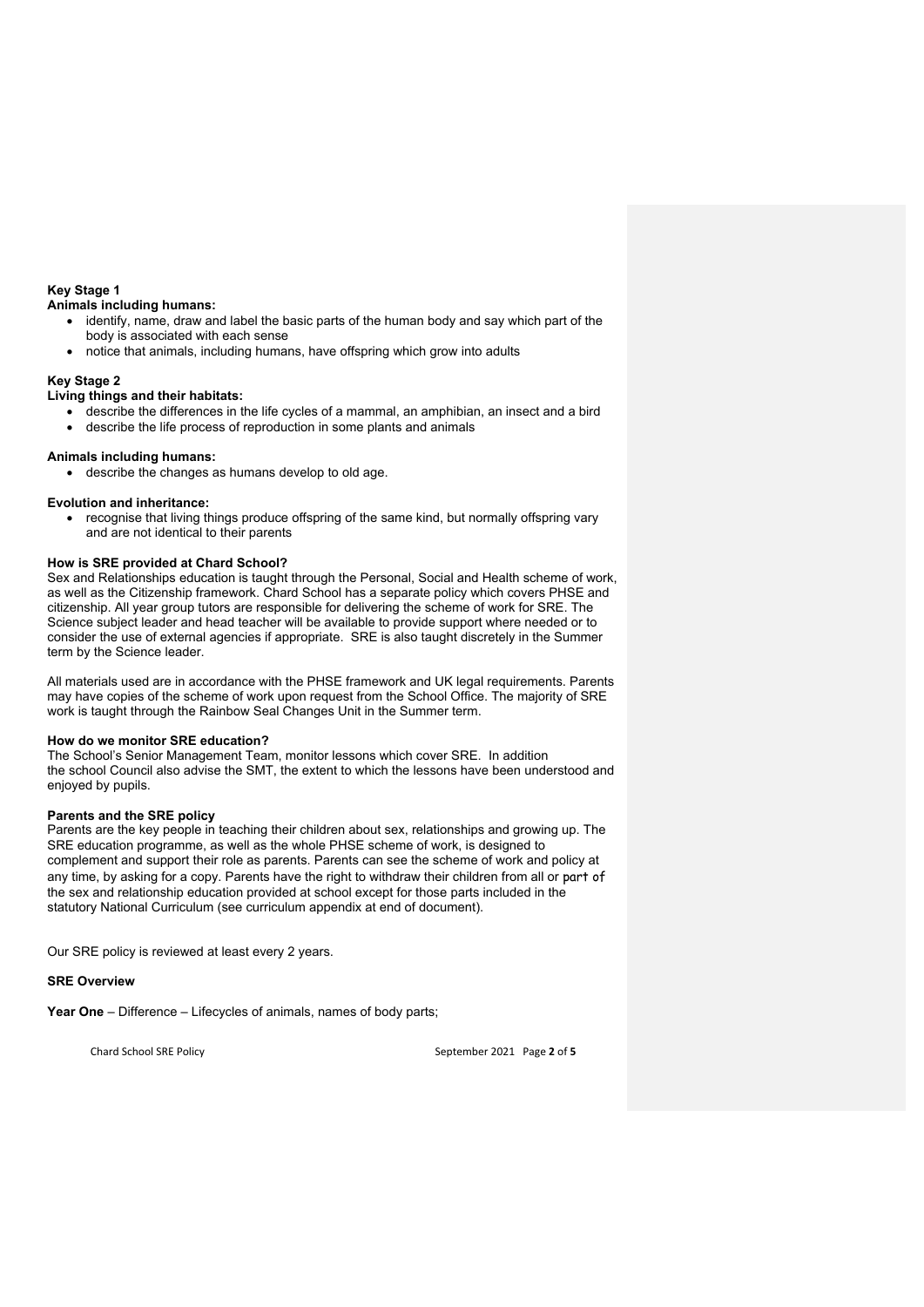**Year Two** – Body Parts, types of touch – (acceptable, unacceptable, like, dislike) e.g. cuddles, tickles. When to keep/tell a secret (e.g. a DVD/computer game at friend's house that frightened them);

**Year Three** – Animals giving birth (knowing it is the female), needs of babies, keeping safe, stereotyping;

**Year Four** – Changes during puberty – specifically keeping clean and periods for females in Yr 4. Ways to keep safe. Stereotyping.

**Year Five** – Changes in puberty for males and females (taught as a class but with the option of single sex sessions if needed, managing periods, boy talk. Staying safe. Stereotyping. **Year Six** – Puberty (pupils look at puberty for males and females) Keeping safe. Explaining how

babies can be made during sexual reproduction and also via methods such as IVF, development of the foetus. Whole class teaching with the option of separate sessions for males/ females if needed.

### *(Adapted from National Curriculum 2020)*

The focus in primary school should be on teaching the fundamental building blocks and characteristics of positive relationships, with particular reference to friendships, family relationships, and relationships with other children and with adults

By the end of their time at Chard School, pupils should know:

Families:

• that families are important for children growing up because they can give love, security and stability.

• the characteristics of healthy family life, commitment to each other, including in times of difficulty, protection and care for children and other family members.

• that others' families, either in school or in the wider world, sometimes look different from their family, but that they should respect those differences and know that other children's families are also characterised by love and care.

• that stable, caring relationships, which may be of different types, are at the heart of happy families, and are important for children's security as they grow up.

• that marriage represents a formal and legally recognised commitment of two people to each other which is intended to be lifelong.

• how to recognise if family relationships are making them feel unhappy or unsafe, and how to seek help or advice from others if needed.

Friendships:

• how important friendships are in making us feel happy and secure, and how people choose and make friends.

• the characteristics of friendships, including mutual respect, truthfulness, trustworthiness, loyalty, kindness, generosity, trust, sharing interests and experiences and support with problems and difficulties.

• that healthy friendships are positive and welcoming towards others, and do not make others feel lonely or excluded. • that most friendships have ups and downs, and that these can often be worked through so that the friendship is repaired or even strengthened, and that resorting to violence is never right. • how to recognise who to trust and who not to trust, how to judge when a friendship is making them feel unhappy or uncomfortable, managing conflict, how to manage these situations and how to seek help or advice from others, if needed.

Relationships:

• the importance of respecting others, even when they are very different from them (for example, physically, in character, personality or backgrounds), or make different choices or have different preferences or beliefs.

• practical steps they can take in a range of different contexts to improve or support respectful relationships. • the conventions of courtesy and manners.

• the importance of self-respect and how this links to their own happiness.

• that in school and in wider society they can expect to be treated with respect by others, and that in turn they should show due respect to others, including those in positions of authority.

Chard School SRE Policy September 2021 Page **3** of **5** 

**Deleted:** ,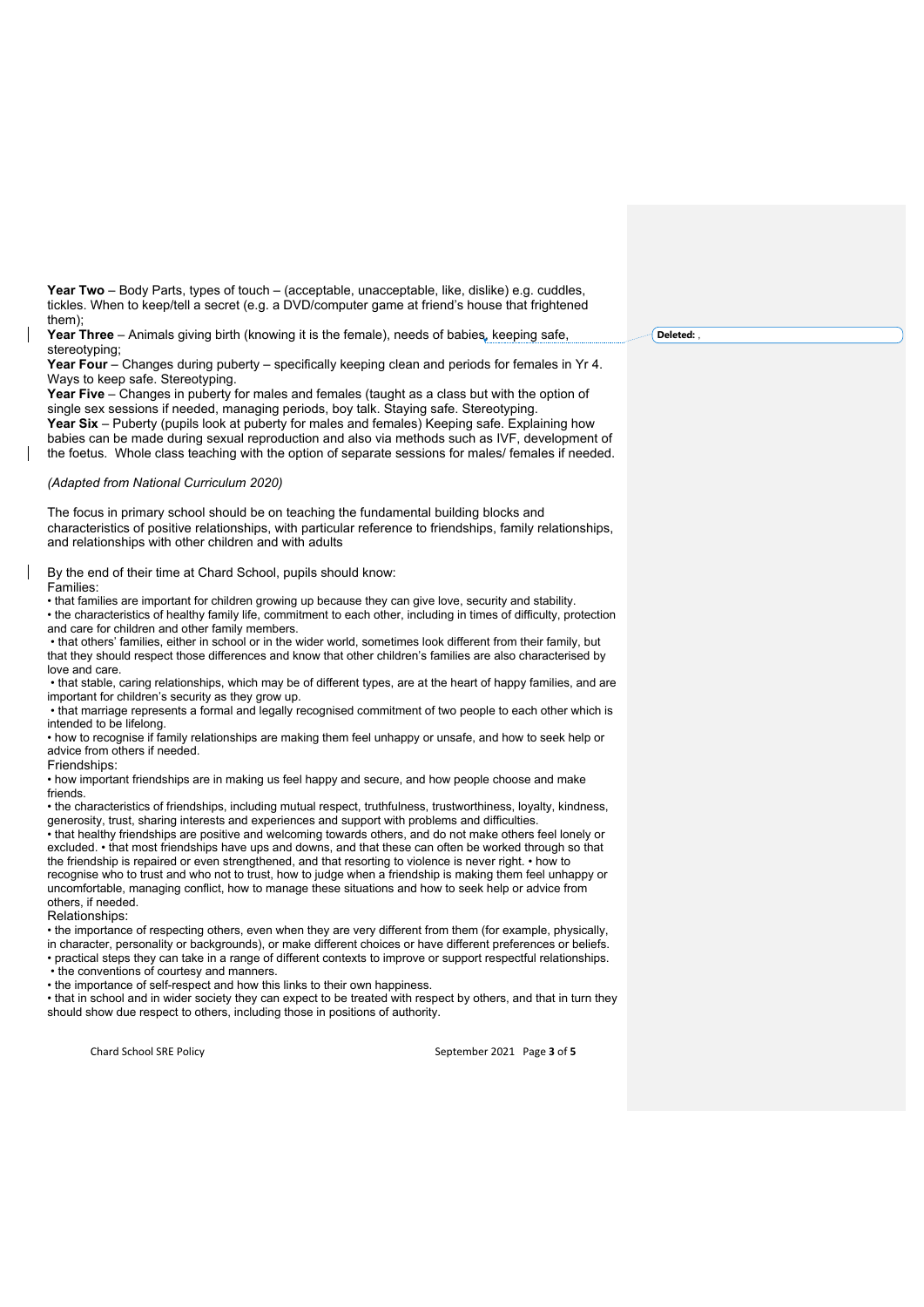• that Marriage in England and Wales is available to both opposite sex and same sex couples. The Marriage (Same Sex Couples) Act 2013 extended marriage to same sex couples in England and Wales. The ceremony through which a couple get married may be civil or religious.

• about different types of bullying (including cyberbullying), the impact of bullying, responsibilities of bystanders (primarily reporting bullying to an adult) and how to get help.

• what a stereotype is, and how stereotypes can be unfair, negative or destructive.

• the importance of permission-seeking and giving in relationships with friends, peers and adults.

Online Relationships:

• that people sometimes behave differently online, including by pretending to be someone they are not.

• that the same principles apply to online relationships as to face-to-face relationships, including the

importance of respect for others online including when we are anonymous.

• the rules and principles for keeping safe online, how to recognise risks, harmful content and contact, and how to report them.

• how to critically consider their online friendships and sources of information including awareness of the risks associated with people they have never met.

• how information and data is shared and used online.

Keeping Safe:

• what sorts of boundaries are appropriate in friendships with peers and others (including in a digital context). • about the concept of privacy and the implications of it for both children and adults; including that it is not always right to keep secrets if they relate to being safe.

• that each person's body belongs to them, and the differences between appropriate and inappropriate or unsafe physical, and other, contact.

• how to respond safely and appropriately to adults they may encounter (in all contexts, including online) whom they do not know.

• how to recognise and report feelings of being unsafe or feeling bad about any adult.

• how to ask for advice or help for themselves or others, and to keep trying until they are heard.

• how to report concerns or abuse, and the vocabulary and confidence needed to do so.

• where to get advice e.g. family, school and/or other sources.

#### APPENDIX

This is the outline of topics in the Discovery Education Health and Relationships unit We will also use resources from NSPCC 'Pants' and 'Speak out Stay Safe' to support our work in tutor time as appropriate.

Chard School SRE Policy September 2021 Page 4 of **5**